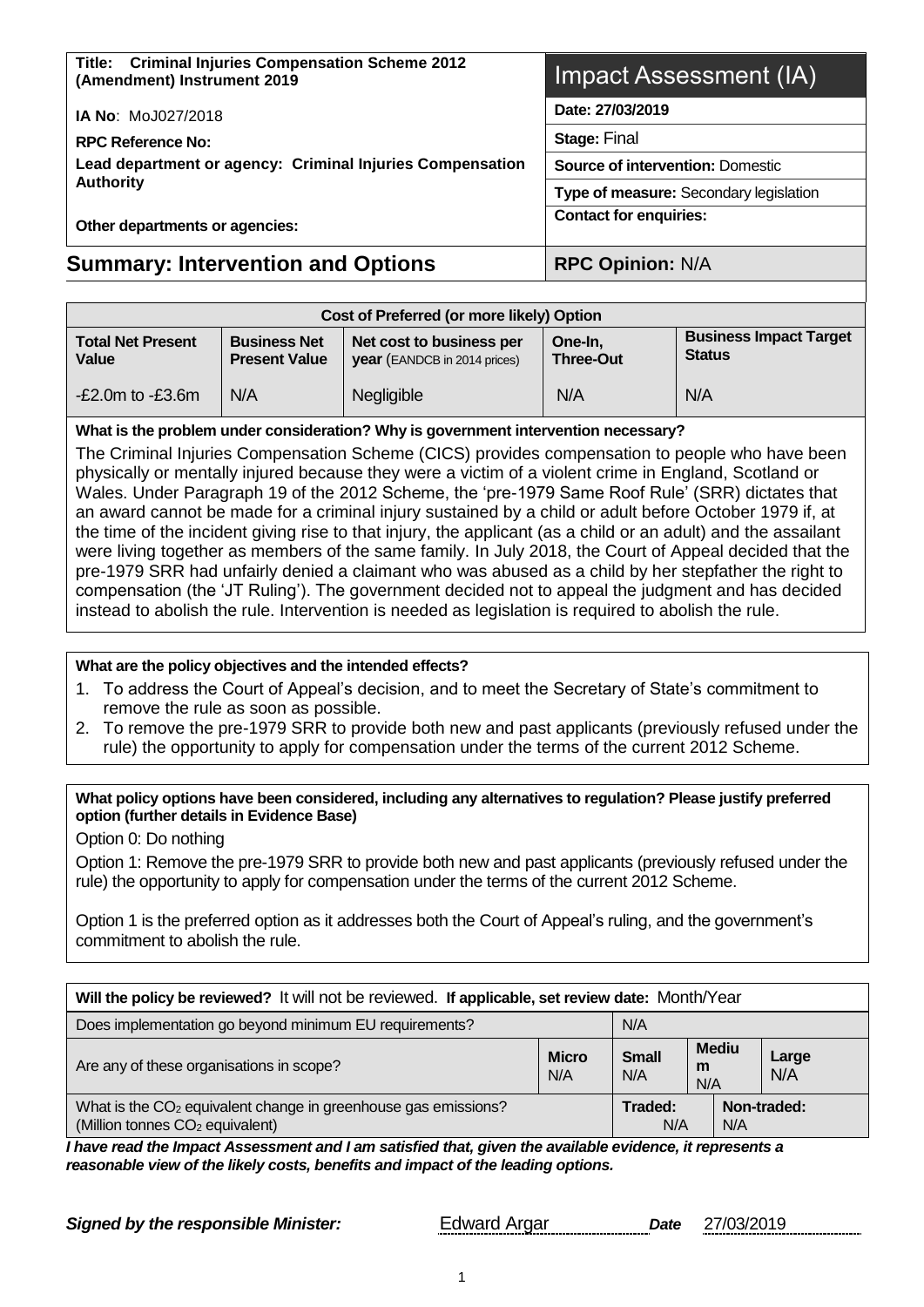# **Summary: Analysis & Evidence Policy Option 1**

**Description**. Removing the pre-1979 SRR from the Criminal Injuries Compensation Scheme. **FULL ECONOMIC ASSESSMENT**

| <b>Price Base</b>                                                                                                                                                                                                                                                                                                                                         |                                                                                                                                                                                                               | <b>PV Base Year</b><br><b>Time Period</b>                                 |                                                                         |             |  | Net Benefit (Present Value (PV)) (£)                                                            |                                                                                                                                                                                                                                                                                                                                                                             |
|-----------------------------------------------------------------------------------------------------------------------------------------------------------------------------------------------------------------------------------------------------------------------------------------------------------------------------------------------------------|---------------------------------------------------------------------------------------------------------------------------------------------------------------------------------------------------------------|---------------------------------------------------------------------------|-------------------------------------------------------------------------|-------------|--|-------------------------------------------------------------------------------------------------|-----------------------------------------------------------------------------------------------------------------------------------------------------------------------------------------------------------------------------------------------------------------------------------------------------------------------------------------------------------------------------|
| Year 18/19                                                                                                                                                                                                                                                                                                                                                | 18/19                                                                                                                                                                                                         |                                                                           | Years $-10$                                                             | Low: -£2.0m |  | High: -£3.6m                                                                                    | <b>Best Estimate: N/A</b>                                                                                                                                                                                                                                                                                                                                                   |
|                                                                                                                                                                                                                                                                                                                                                           |                                                                                                                                                                                                               |                                                                           |                                                                         |             |  |                                                                                                 |                                                                                                                                                                                                                                                                                                                                                                             |
| COSTS (£)                                                                                                                                                                                                                                                                                                                                                 |                                                                                                                                                                                                               |                                                                           | <b>Total Transition</b><br>(Constant Price)                             | Years       |  | <b>Average Annual</b><br>(excl. Transition) (Constant Price)                                    | <b>Total Cost</b><br>(Present Value)                                                                                                                                                                                                                                                                                                                                        |
| Low                                                                                                                                                                                                                                                                                                                                                       |                                                                                                                                                                                                               |                                                                           |                                                                         |             |  |                                                                                                 | £56.5m                                                                                                                                                                                                                                                                                                                                                                      |
| High                                                                                                                                                                                                                                                                                                                                                      |                                                                                                                                                                                                               |                                                                           |                                                                         |             |  |                                                                                                 | £132.2m                                                                                                                                                                                                                                                                                                                                                                     |
| <b>Best Estimate</b>                                                                                                                                                                                                                                                                                                                                      |                                                                                                                                                                                                               |                                                                           |                                                                         |             |  |                                                                                                 | N/A                                                                                                                                                                                                                                                                                                                                                                         |
|                                                                                                                                                                                                                                                                                                                                                           |                                                                                                                                                                                                               |                                                                           | Description and scale of key monetised costs by 'main affected groups'  |             |  |                                                                                                 |                                                                                                                                                                                                                                                                                                                                                                             |
|                                                                                                                                                                                                                                                                                                                                                           |                                                                                                                                                                                                               |                                                                           | illustrate potential costs and benefits of this measure.                |             |  |                                                                                                 | Due to uncertainties around the number of claimants who might come forward, and the proportion of those whom might be<br>successfully awarded compensation, this Impact Assessment presents four assumption-based scenarios (A, B, C and D) to                                                                                                                              |
|                                                                                                                                                                                                                                                                                                                                                           |                                                                                                                                                                                                               |                                                                           |                                                                         |             |  |                                                                                                 | Removing the pre-1979 SRR is estimated to have a 10-year net present cost (NPC) of between £56.5m (scenario A), and<br>£132.2m (scenario D). These cover the costs to CICA of compensation paid out to successful claimants, staff and medical<br>evidence costs associated with investigating claims, as well as First-tier Tribunal costs to HMCTS from claimant appeals. |
|                                                                                                                                                                                                                                                                                                                                                           |                                                                                                                                                                                                               |                                                                           | Other key non-monetised costs by 'main affected groups'                 |             |  |                                                                                                 |                                                                                                                                                                                                                                                                                                                                                                             |
| that will need to be investigated.                                                                                                                                                                                                                                                                                                                        |                                                                                                                                                                                                               |                                                                           |                                                                         |             |  |                                                                                                 | The police will incur costs responding to the higher volume of applications resulting from the revocation of the pre-<br>1979 SRR. Removal of the pre-1979 SRR could potentially result in new reports to police about historical offences                                                                                                                                  |
|                                                                                                                                                                                                                                                                                                                                                           |                                                                                                                                                                                                               |                                                                           |                                                                         |             |  | recalling and describing their incident in order to apply, and if their claim is unsuccessful.  | Applicants will need to make their application on the form provided by CICA, and assist their claims officer, as far as<br>reasonably practicable (including providing medical evidence). A claimant may incur an emotional cost when                                                                                                                                       |
|                                                                                                                                                                                                                                                                                                                                                           |                                                                                                                                                                                                               |                                                                           |                                                                         |             |  | psychologists and psychiatrists who may be involved in the application process.                 | The costs of obtaining expert medical reports does not include time costs imposed on General Practitioners, clinical                                                                                                                                                                                                                                                        |
| <b>BENEFITS (£)</b>                                                                                                                                                                                                                                                                                                                                       |                                                                                                                                                                                                               |                                                                           | <b>Total Transition</b><br>(Constant Price)                             | Years       |  | <b>Average Annual</b><br>(excl. Transition) (Constant Price)                                    | <b>Total Benefit</b><br>(Present Value)                                                                                                                                                                                                                                                                                                                                     |
| Low                                                                                                                                                                                                                                                                                                                                                       |                                                                                                                                                                                                               |                                                                           |                                                                         |             |  |                                                                                                 | £53.4m                                                                                                                                                                                                                                                                                                                                                                      |
| High                                                                                                                                                                                                                                                                                                                                                      |                                                                                                                                                                                                               |                                                                           |                                                                         |             |  |                                                                                                 | £126.1m                                                                                                                                                                                                                                                                                                                                                                     |
| <b>Best Estimate</b>                                                                                                                                                                                                                                                                                                                                      |                                                                                                                                                                                                               |                                                                           | Not Quantified                                                          |             |  |                                                                                                 | N/A                                                                                                                                                                                                                                                                                                                                                                         |
|                                                                                                                                                                                                                                                                                                                                                           |                                                                                                                                                                                                               | Description and scale of key monetised benefits by 'main affected groups' |                                                                         |             |  |                                                                                                 |                                                                                                                                                                                                                                                                                                                                                                             |
|                                                                                                                                                                                                                                                                                                                                                           |                                                                                                                                                                                                               |                                                                           |                                                                         |             |  | the upper bound of scenario D. These benefits cover the compensation awarded by CICA.           | Successful applicants would receive a 10-year NPB of between £53.4m in the lower bound of scenario A, and £126.1m in                                                                                                                                                                                                                                                        |
|                                                                                                                                                                                                                                                                                                                                                           |                                                                                                                                                                                                               |                                                                           | Other key non-monetised benefits by 'main affected groups'              |             |  |                                                                                                 |                                                                                                                                                                                                                                                                                                                                                                             |
|                                                                                                                                                                                                                                                                                                                                                           |                                                                                                                                                                                                               |                                                                           |                                                                         |             |  | Successful applicants may experience emotional benefits from the recognition of their injuries. |                                                                                                                                                                                                                                                                                                                                                                             |
| Key assumptions/sensitivities/risks                                                                                                                                                                                                                                                                                                                       |                                                                                                                                                                                                               |                                                                           |                                                                         |             |  |                                                                                                 | 3.5% Discount Rate Applied                                                                                                                                                                                                                                                                                                                                                  |
|                                                                                                                                                                                                                                                                                                                                                           |                                                                                                                                                                                                               |                                                                           |                                                                         |             |  |                                                                                                 | All previous applicants refused under the pre-1979 SRR (approximately 4,000) will reapply for compensation. Of                                                                                                                                                                                                                                                              |
| these, 70 per cent will be successful.<br>The minimum number of 'new' successful applications from pre-1979 SRR victims (i.e. those who have not<br>$\bullet$<br>applied to CICS previously) will be 70 per annum over 10 years. The upper bound scenario assumes there will be<br>350 successful 'new' pre-1979 SRR applications per year over 10 years. |                                                                                                                                                                                                               |                                                                           |                                                                         |             |  |                                                                                                 |                                                                                                                                                                                                                                                                                                                                                                             |
| $\bullet$<br>$\bullet$                                                                                                                                                                                                                                                                                                                                    | Average awards for successful applications are assumed to lie between £16,500 and £22,000.<br>The vast bulk of costs to CICA associated with this policy are compensation payments. The costs to the taxpayer |                                                                           |                                                                         |             |  |                                                                                                 |                                                                                                                                                                                                                                                                                                                                                                             |
|                                                                                                                                                                                                                                                                                                                                                           | (via CICA) equal the benefits received by award recipients. Therefore, compensation payments are treated as a<br>transfer, and therefore have a net present value to society of zero.                         |                                                                           |                                                                         |             |  |                                                                                                 |                                                                                                                                                                                                                                                                                                                                                                             |
| ٠                                                                                                                                                                                                                                                                                                                                                         |                                                                                                                                                                                                               |                                                                           | Other key assumptions, sensitivities and risks are listed in Section F. |             |  |                                                                                                 |                                                                                                                                                                                                                                                                                                                                                                             |
|                                                                                                                                                                                                                                                                                                                                                           | <b>BUSINESS ASSESSMENT (Option 1)</b>                                                                                                                                                                         |                                                                           |                                                                         |             |  |                                                                                                 |                                                                                                                                                                                                                                                                                                                                                                             |

Direct impact on business (Equivalent Annual) £m: **In scope of OITO?** Measure qualifies as **Costs:** Negligible **Benefits:** £0 **Net:** Negligible **N/A** N/A N/A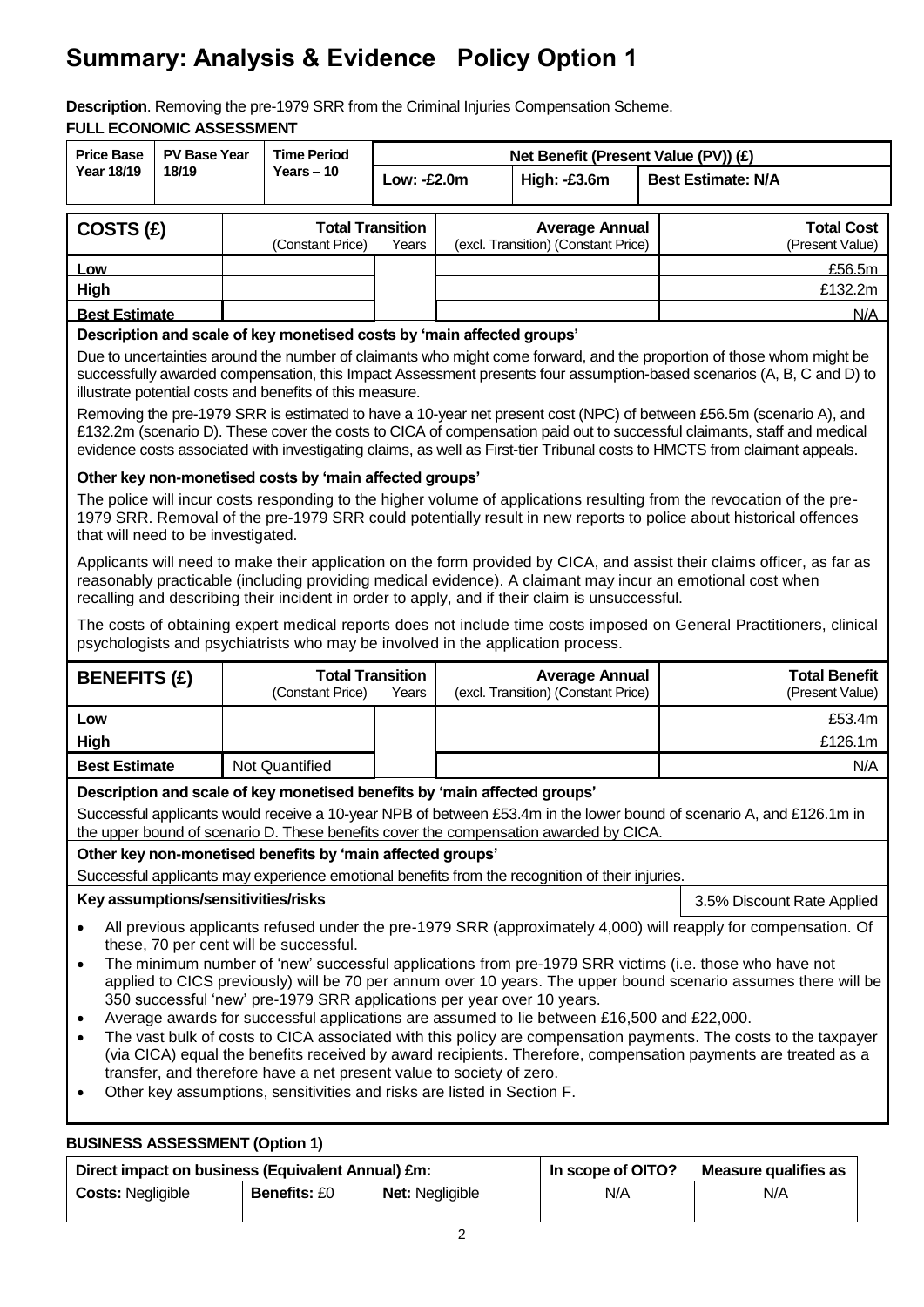## **Evidence Base (for summary sheets)**

# **A. Background**

l

- 1. The Criminal Injuries Compensation Scheme<sup>1</sup> provides compensation to people who have been physically or mentally injured because they were a victim of a violent crime in England, Scotland or Wales. The Criminal Injuries Compensation Authority (CICA) administers the Scheme and decides all claims independently on the balance of probabilities rather than beyond reasonable doubt. That is, compensation can be awarded even if an alleged perpetrator has not been convicted of an offence.
- 2. The rules of the Scheme and the value of the payments awarded are set by Parliament and are calculated by reference to a [tariff of injuries](https://www.gov.uk/government/uploads/system/uploads/attachment_data/file/243480/9780108512117.pdf)<sup>2</sup>. Although the size of the award varies to reflect the seriousness of the injury, it is not intended to fully compensate victims for their suffering or loss.
- 3. There are a number of rules which prevent someone from being eligible to receive compensation. This Impact Assessment (IA) focuses on the "pre-1979 Same Roof Rule" (paragraph 19 of the 2012 Scheme – see link at Footnote 2). Under the pre-1979 Same Roof Rule (SRR) an award cannot be made for a criminal injury sustained by a child or adult before October 1979 if, at the time of the incident giving rise to that injury, the applicant (as a child or an adult) and the assailant were living together as members of the same family. The pre-1979 SRR was intended to prevent abusive family members from financially benefiting from any compensation that their victim received. This rule was amended for incidents from October 1st 1979 but it remained in place for incidents occurring before then.
- 4. In July 2018, the Court of Appeal decided that the pre-1979 SRR had unfairly denied a claimant who was abused as a child by her stepfather the right to compensation (the 'JT Ruling'). The government decided to abolish the pre-1979 'same roof' rule and not to appeal the decision<sup>3</sup>.

## **B.Policy Rationale and Objectives**

- 5. The conventional economic approaches to Government intervention are based on efficiency or equity arguments. Governments may consider intervening if there are strong enough failures in the way markets operate (e.g. monopolies overcharging consumers) or there are strong enough failures in existing Government interventions (e.g. waste generated by misdirected rules) where the proposed new interventions avoid creating a further set of disproportionate costs and distortions. The Government may also intervene for equity (fairness) and distributional reasons (e.g. to reallocate goods and services to more needy groups in society).
- 6. The rationale for intervention is to address the Court of Appeal's decision, and to meet the Secretary of State's commitment to remove the rule as soon as possible. Furthermore, there is an equity rationale to allow awards for pre-1979 SRR applicants previously denied access to compensation.
- 7. The associated policy objective is to remove the pre-1979 SRR and provide both new and past applicants (previously refused under the rule) the opportunity to apply for compensation under the terms of the current 2012 Scheme.

<sup>2</sup> [https://assets.publishing.service.gov.uk/government/uploads/system/uploads/attachment\\_data/file/243480/9780108512117.pdf](https://assets.publishing.service.gov.uk/government/uploads/system/uploads/attachment_data/file/243480/9780108512117.pdf)

<sup>1</sup> A non-statutory scheme was first introduced in 1964, but statutory schemes were introduced under the *Criminal Injuries Compensation Act 1995*. There have been four schemes under this Act: the original one, which came into force in 1996 and three subsequent ones in 2001, 2008, and 2012.

<sup>3</sup> https://www.gov.uk/government/news/justice-secretary-announces-victim-compensation-scheme-review-scraps-unfair-rule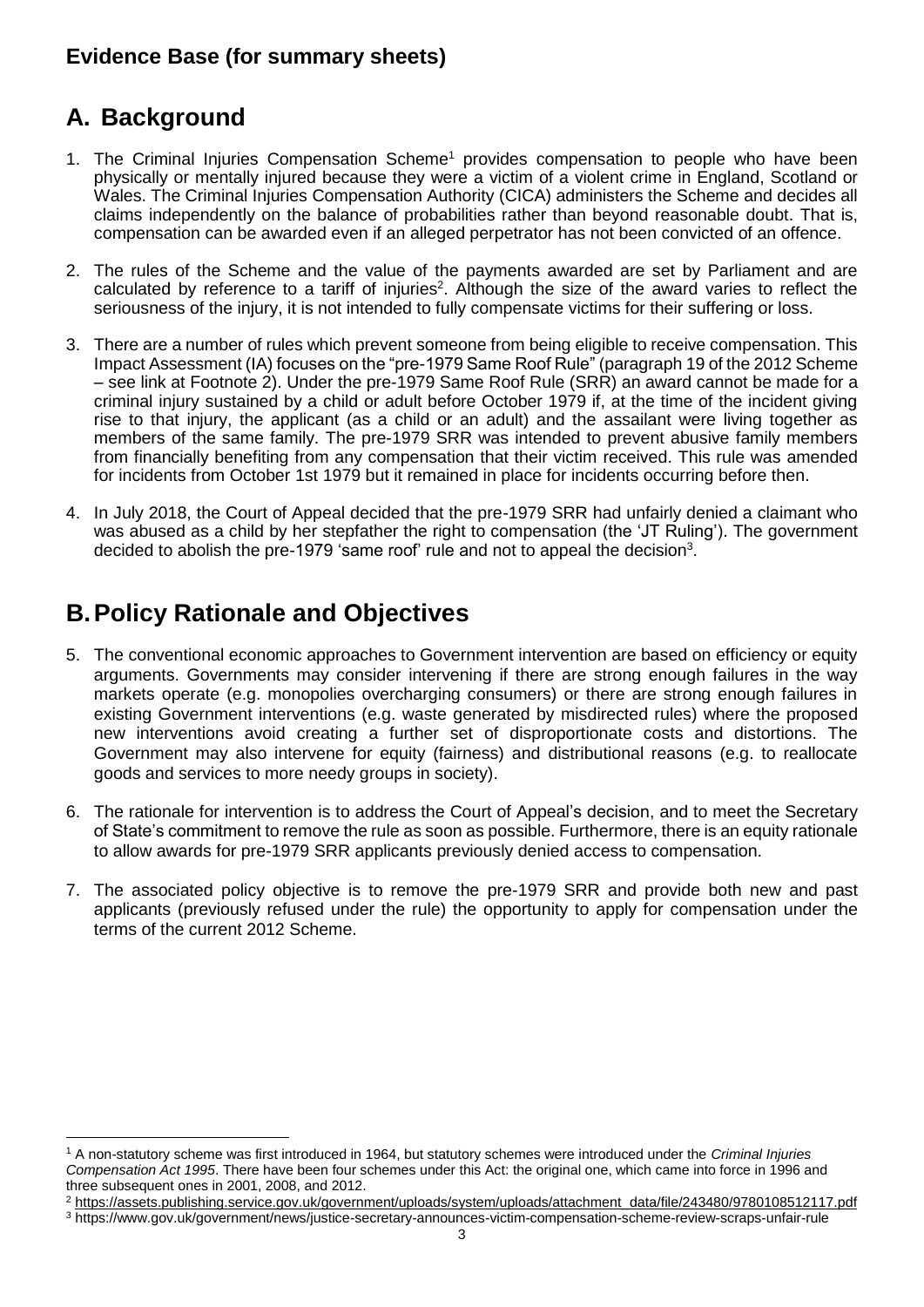## **C. Affected Stakeholder Groups, Organisations and Sectors**

- 8. The groups most affected by the options in this IA are as follows:
	- Claimants who are currently ineligible to receive compensation under the pre-1979 SRR including:
		- $\circ$  those who have previously applied and been refused an award for injuries from an incident before 1 October 1979,
		- o those whose applications are currently being processed,
		- o those who have not previously applied, but will apply in the future.
	- CICA
	- Taxpayers (who fund CICA)
	- **The Police**
	- Claimants' General Practitioners (GPs)
	- Clinical Psychologists and Psychiatrists
	- HM Courts and Tribunals Service (HMCTS)

### **D. Description of options considered**

- 9. To meet the policy objectives two options have been considered:
	- **Option 0/Base Case: Maintain the current pre-1979 Same Roof Rule in the Criminal Injuries Compensation Scheme.**
	- **Option 1: Remove the pre-1979 Same Roof Rule, and allow both new and past applicants (previously refused under the pre-1979 SRR) to apply for compensation under the terms of the current 2012 Scheme.**
- 10. Option 1 is the preferred option as it best meets the policy objectives.

#### **Option 0: Base Case**

11. Under this option, the pre-1979 SRR would be maintained. This would not address the Court of Appeal's decision, nor would it address current litigation risks against CICA and MoJ. It would also not meet the Secretary of State's commitment to remove the pre-1979 same roof rule as soon as possible. Therefore, this would not meet the policy objectives.

#### **Option 1: Remove the pre-1979 Same Roof Rule, and allow both new and past applicants (previously refused under the pre-1979 SRR) to apply for compensation under the terms of the current 2012 Scheme.**

- 12. The option would involve laying a Legal Instrument, an amended 2012 CICS. It would remove the pre-1979 SRR, thereby allowing applications from:
	- those previously refused under the rule (approximately 4,000 since 1964);
	- the processing of the approximately 200 cases that are currently live, and which might have been refused under the rule;
	- those who have not previously applied (potential volumes unknown).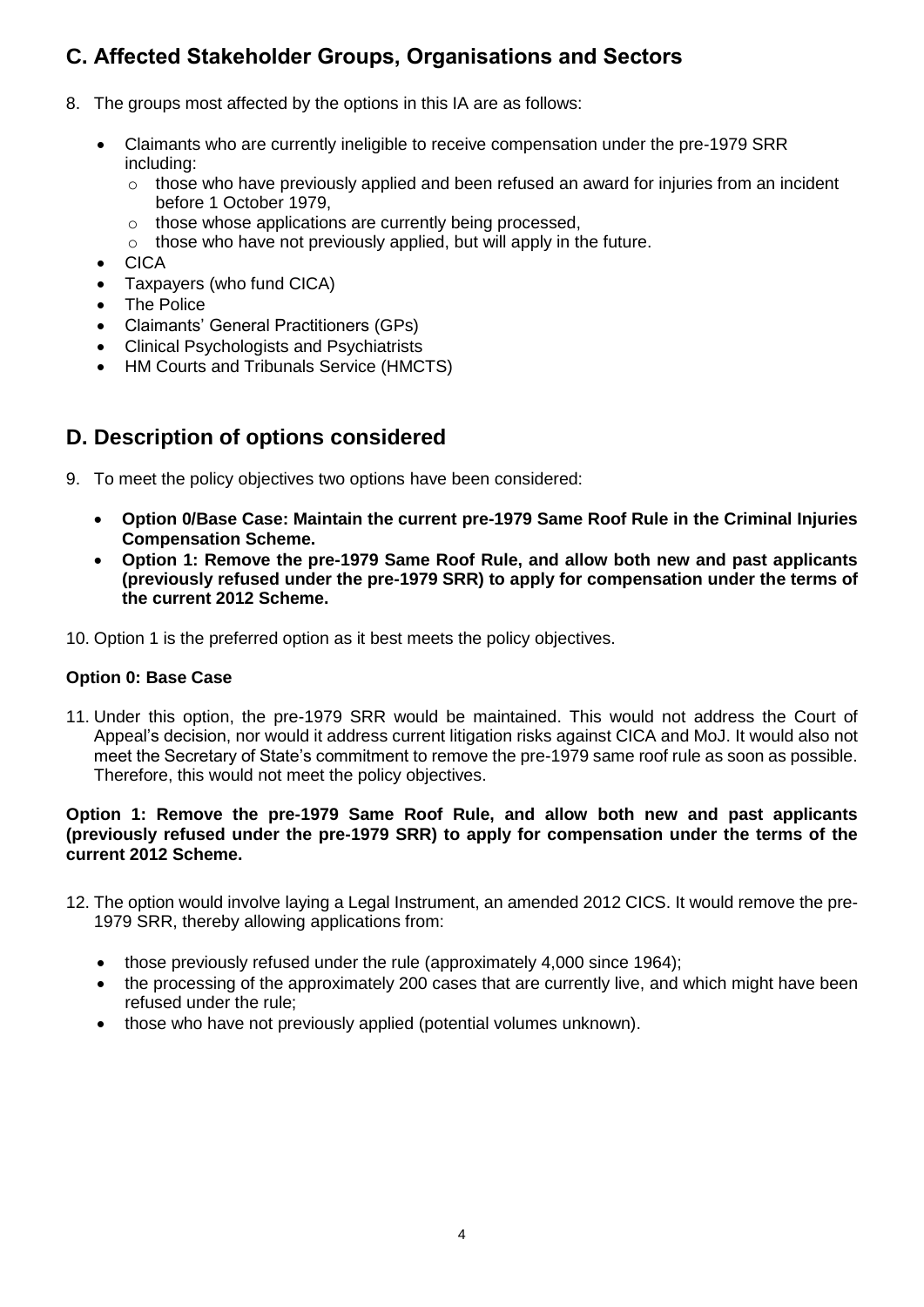## **E. Cost and Benefit Analysis**

- 13. This IA follows the procedures and criteria set out in the IA Guidance and is consistent with the HM Treasury Green Book.
- 14. Where possible, IAs identify both monetised and non-monetised impacts on individuals, groups and businesses in the UK with the aim of understanding what the overall impact on society might be from the proposals under consideration. IAs place a strong focus on the monetisation of costs and benefits. There are often, however, important impacts that cannot sensibly be monetised. These might be impacts on certain groups of society or some data privacy impacts, positive or negative. The costs and benefits of each proposal are compared to option 0, the do nothing or 'baseline' case. As the 'baseline' option is compared to itself, the costs and benefits are necessarily zero, as is its Net Present Value (NPV).
- 15. In light of uncertainty around key cost drivers relating to the removal of the pre-1979 SRR, the IA considers four assumption-based scenarios (A-D) in the primary analysis. All four scenarios vary in terms of the number of successful new applications per annum over ten years, and include a lower and upper average compensation award. Potential associated costs are presented where data permits.
- 16. In line with HM Treasury Green Book guidance, CICS compensation payments to pre-1979 SRR applicants have been excluded from the overall NPV estimate in this IA. This is because these payments have been treated as a transfer between two parties, as the cost of any award paid for by CICA is equal to the benefit received by the recipient of that award. However, to demonstrate the scale of estimated costs incurred by CICA due to the removal of the pre-1979 SRR these compensation costs have been included in the net present cost associated with this policy measure. Likewise, the scale of estimated benefits to pre-1979 SRR claimants is included in the net present benefit associated with this policy measure.

#### **Option 1: Remove the pre-1979 Same Roof Rule, and allow both new and past applicants (previously refused under the pre-1979 SRR) to apply for compensation under the terms of the current 2012 Scheme.**

- 17. There is limited information on the volume of applications that will be received by CICA as a result of removing the pre-1979 SRR. According to CICA Monitoring Information (MI):
	- Around 4,000 applications have been refused under the rule since 1964, with an average of 70 refusals per year for the past five financial years.
	- CICA currently have approximately 200 live cases that might otherwise have been refused under the rule.
	- For the purposes of this IA, it is conservatively assumed that all 4,000 previous applicants reapply, and the 200 live cases are also investigated.
- 18. The volume of applications that may be made by individuals who have not previously applied because they were ineligible under the pre-1979 SRR cannot be estimated. For the purpose of this IA, four assumption-based hypothetical scenarios (A-D) are used in which the number of 'new' claims (from people who have not previously applied) varies from between 100 to 500 per year on average, over a period of ten years as illustrated in Table 1.
- 19. The proportion of these applications that will successfully result in compensation is not known because cases previously refused under the pre-1979 rule were not reviewed in any detail once they had been deemed ineligible. Therefore, the proportion of previous refusals that would have otherwise been successful or refused under different criteria is not known.
- 20. However, CICA MI shows that over the past five financial years, 94 per cent of the 340 applications refused<sup>4</sup> under the pre-1979 SRR were for sexual assault against a child. CICA MI also shows that (between 1 April 2015 and 14 January 2018) 72 per cent of sexual assault claims related to a minor

l

 $^4$  351 applications were refused over five years under the pre-1979 SRR, but there was no data available on the offence for 11 of these.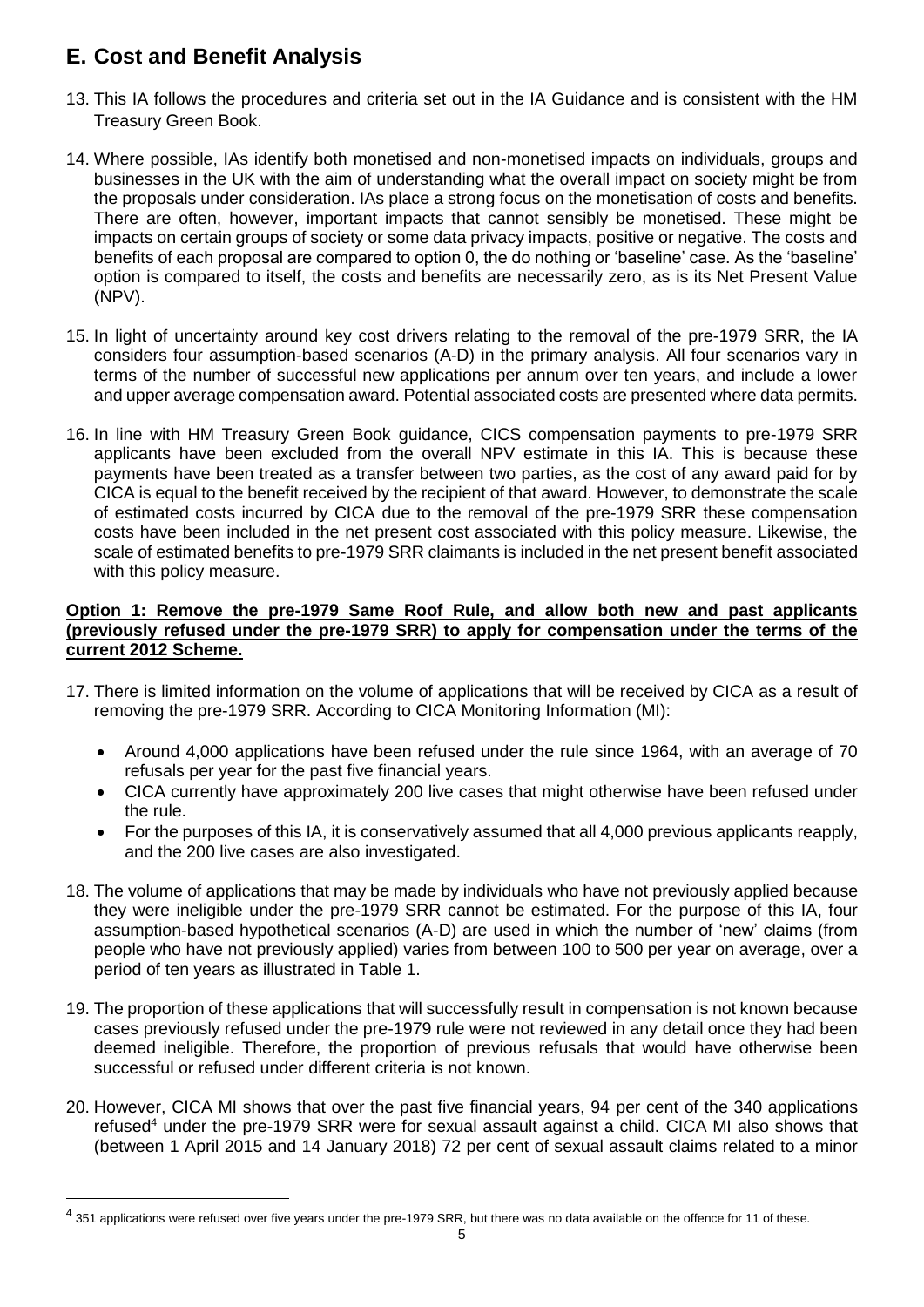under 16 years old were successful. Therefore, 70 per cent of applications are assumed to be successful<sup>5</sup>.

21. This rate has been applied to the total volume of applications expected over a 10-year period in the final column of Table 1.

| Hypothetical<br>scenario | Volume of<br>reapplications | Volume of<br>applications<br>currently on<br>hold | Annual volume<br>of new claims<br>(every year for<br>10 years) | Total volume<br>of applications<br>over 10 years | Total<br>volume of<br>successful<br>applications<br>over 10<br>vears |
|--------------------------|-----------------------------|---------------------------------------------------|----------------------------------------------------------------|--------------------------------------------------|----------------------------------------------------------------------|
| Scenario A               | 4,000                       | 200                                               | 100                                                            | 5200                                             | 3640                                                                 |
| Scenario B               | 4,000                       | 200                                               | 200                                                            | 6200                                             | 4340                                                                 |
| Scenario C               | 4,000                       | 200                                               | 300                                                            | 7200                                             | 5040                                                                 |
| Scenario D               | 4,000                       | 200                                               | 500                                                            | 9200                                             | 6440                                                                 |

**Table 1: Volumes of applications assumed in Scenarios A to D**

22. 30 per cent of applicants are assumed to require assessment by a clinical psychologist or psychiatrist to assess Disabling Mental Injury (DMI) claims. Likewise, 3.5 per cent of applicants are assumed to reach a First-tier Tribunal (FTT) in their claims process. These assumptions result in the volumes of applicants requiring medical assessment and those reaching FTT over 10 years as illustrated in Table 2.

| Hypothetical scenario | Volume of applicants requiring<br>medical assessment over 10<br>vears | Volume of applicants reaching<br>FTT over 10 years |
|-----------------------|-----------------------------------------------------------------------|----------------------------------------------------|
| Scenario A            | 1,560                                                                 | 182                                                |
| Scenario B            | 1,860                                                                 | 217                                                |
| Scenario C            | 2,160                                                                 | 252                                                |
| Scenario D            | 2,760                                                                 | 322                                                |

**Table 2: Volumes of applicants requiring medical assessment and FTT in Scenarios A to D**

23. The size of compensation payments for successful applicants is not known. Instead, CICA provided average upper and lower bounds of expected compensation awards. The lower bound is £16,500 and the upper bound given is £22,000. It should be noted that not all awards will fall within these boundaries<sup>6</sup>. These average compensation figures have been used to generate a cost range for each of the hypothetical scenarios.

24. For the purposes of this IA:

l

- Costs and benefits are rounded to the nearest £1,000 or £100,000 according to their order of magnitude.
- Percentages quoted are rounded to the nearest 0.5 percentage point, unless they are lower than 1 per cent in which case they are rounded to the nearest 2 decimal places.
- The costs represent the annual impacts once the rule change has taken effect from April 2019.

<sup>5</sup> SRR applicants are expected to face difficulties in providing evidence of criminal injuries suffered before 1979 relative to the average CICS applicant claiming under child sexual abuse. As such, the 70 per cent assumed success rate is conservative and may be an overestimation.  $6$  Under the 2012 Scheme, the highest sexual assault tariff for a child (someone under 18) is £44,000. This is where there has been nonconsensual penile penetration of the vagina, anus or mouth that results in serious internal bodily injury with permanent disabling mental illness that is severe.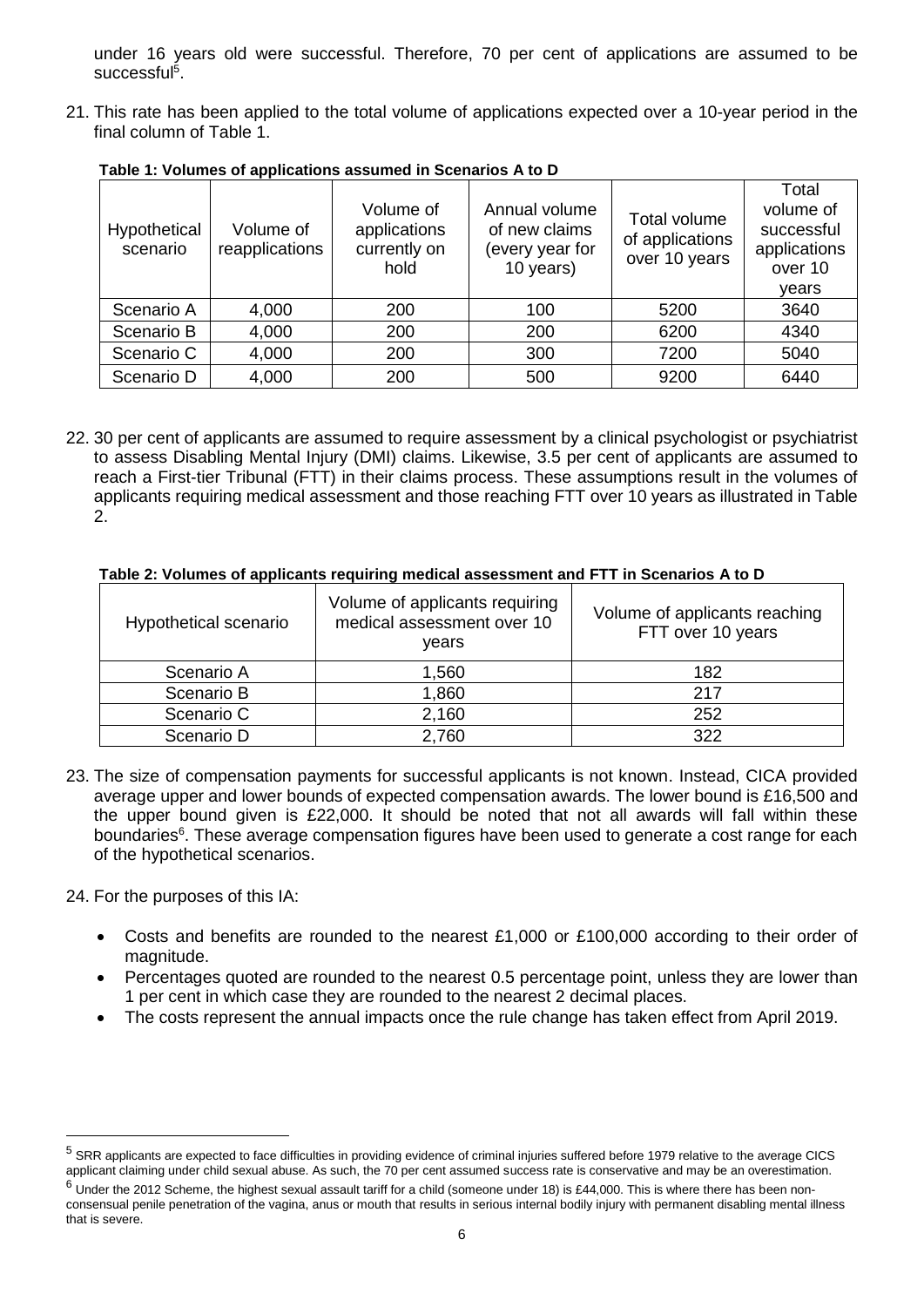### **Costs of Option 1, Scenarios A to D**

#### Monetised Costs

*CICA*

#### **Compensation costs**

- 25. The cost of compensation to successful claimants represents the vast majority of costs associated with this option. Given the uncertainty around key cost drivers (such as the volume of successful claims and the size of the average award), potential compensation costs under the four hypothetical scenarios are illustrated in Table 3.
- 26. For each scenario A-D, both a lower bound and upper bound cost has been estimated. The lower bound estimate uses an average compensation award of £16,500, while the upper bound estimate uses an average compensation award of £22,000.

|                          | Lower average compensation award of<br>£16,500   | Higher average compensation award of<br>£22,000  |
|--------------------------|--------------------------------------------------|--------------------------------------------------|
| Hypothetical<br>scenario | 10-year Net Present Cost in 18-19 real<br>prices | 10-year Net Present Cost in 18-19 real<br>prices |
| Scenario A               | 53.4                                             | 71.3                                             |
| Scenario B               | 63.7                                             | 85.0                                             |
| Scenario C               | 74.0                                             | 98.7                                             |
| Scenario D               | 94.5                                             | 126.1                                            |
|                          |                                                  |                                                  |

#### **Table 3: Monetised costs to CICA of compensation payments (£m)**

Figures rounded to the nearest £100,000.

#### **Staff costs**

 $\overline{a}$ 

27. To deal with the increase in volume of applications generated by the removal of the pre-1979 SRR, CICA expects to increase its number of operational roles. The increase in full time equivalent (FTE) case working and customer support contact positions required would vary by the expected volume of pre-1979 SRR applications under each of the four hypothetical scenarios. Full costs of FTE employment for the various roles are used as unit costs<sup>7</sup>. These are then multiplied by the number of additional FTE positions required. The number of additional roles required is generated by fixed staffto-application volume ratios applied to the expected volume of pre-1979 SRR applications under the four respective hypothetical scenarios<sup>8</sup>. These cost estimates are illustrated in Table 4 below.

| Table 4: Staff costs to CICA associated with application uplift from pre-1979 SRR cases (excluding |  |  |  |  |
|----------------------------------------------------------------------------------------------------|--|--|--|--|
| review costs) (£'000s)                                                                             |  |  |  |  |

| Hypothetical scenario | 10-year Net Present Cost in 18-19 real prices |
|-----------------------|-----------------------------------------------|
| Scenario A            | 599                                           |
| Scenario B            | 729                                           |
| Scenario C            | 859                                           |
| Scenario D            | 1.081                                         |

Figures rounded to the nearest £1,000.

28. If a claimant disagrees with the decision made by their appointed CICA claims officer, they can request to have the decision reviewed. Reviews are carried out by CICA and involve the appointment of a different CICA claims officer to scrutinise the original decision by reassessing the available evidence. This increases the required quantity of operational staff. CICA expect 20 per cent of pre-1979 SRR applicants to request a review of the decision made by their assigned claim officer. As such, the total

<sup>&</sup>lt;sup>7</sup> This includes salary, employer pension and national insurance contributions, training costs, and all other costs associated with employment.

<sup>&</sup>lt;sup>8</sup> For instance, under Scenario A, 1.2 band C roles are generated, while under Scenario D, 2.1 band C roles are generated.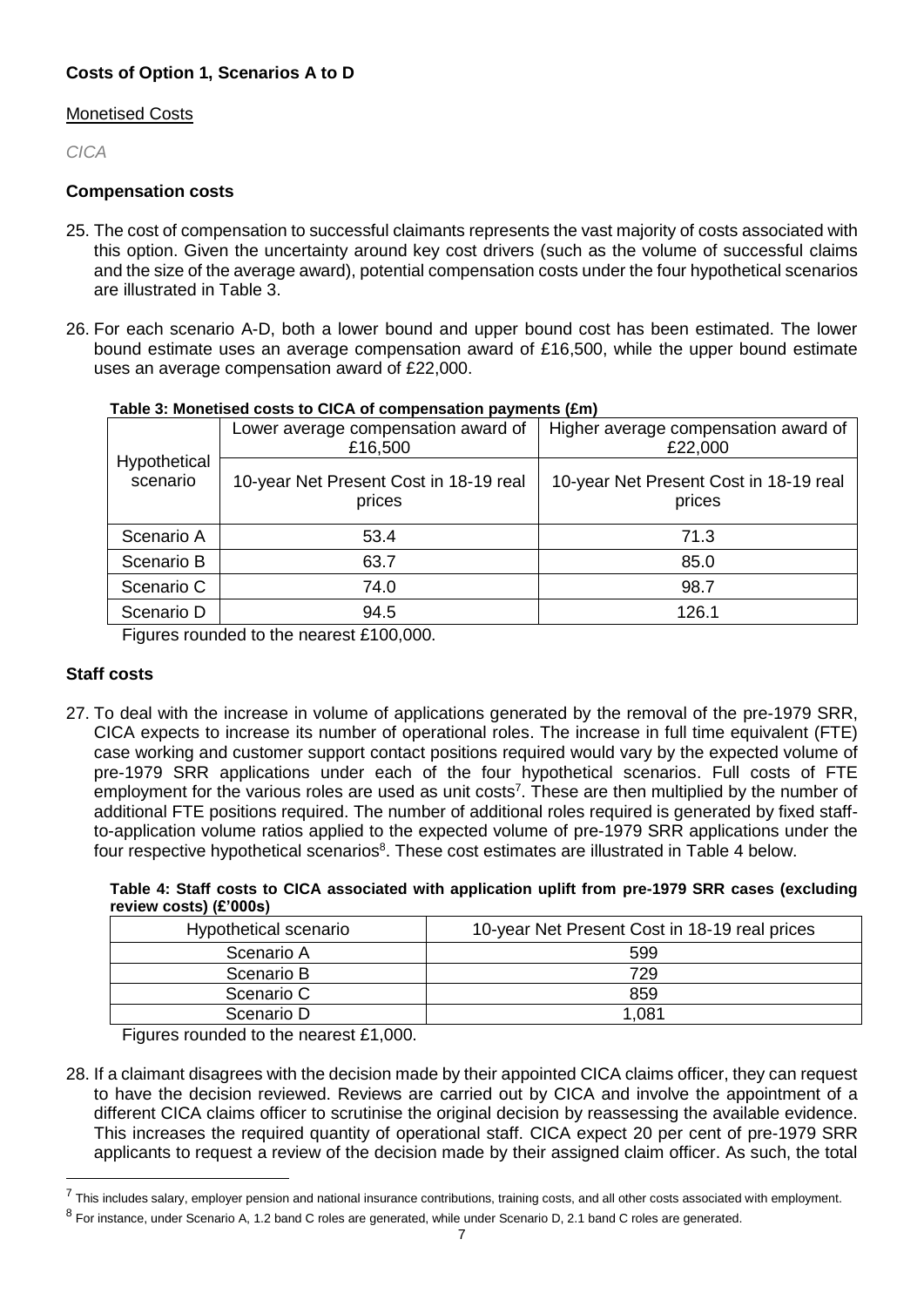impact of the policy measure on staff costs is expected to be 120 per cent of those presented in Table 4. This is shown in Table 5.

| Hypothetical scenario | 10-year Net Present Cost in 18-19 real prices |
|-----------------------|-----------------------------------------------|
| Scenario A            | 719                                           |
| Scenario B            | 875                                           |
| Scenario C            | 1,031                                         |
| Scenario D            | 1.297                                         |

**Table 5: Total staff costs to CICA associated with application uplift from pre-1979 SRR cases (£'000s)**

Figures rounded to the nearest £1,000.

29. It should be noted that the circumstances of each application to CICA is unique. Some will be resolved by a CICA claims officer within a short period of time, while others may take longer. For instance, while CICS does not require that an incident giving rise to a claim has resulted in a criminal prosecution, if one exists then obtaining evidence is likely to be faster than a situation where, for instance, the suspect has died or the police have incomplete records. A distribution of application complexity has not been available for the purposes of this analysis. As such, it has been assumed that all applications take an equal amount of time, and as such have equal operational staff costs.

#### **Medical evidence costs**

- 30. 30 per cent of pre-1979 SRR applicants to CICS are assumed to claim a DMI. While this is significantly higher than the 4 per cent seen across all applications in CICA MI, the nature of pre-1979 SRR claims (which are predominantly those for historic child sexual abuse) would make mental injuries far more likely among this group. To verify a DMI claim, CICA would refer a claimant to clinical psychologist or psychiatrist, who would produce a medical report.
- 31. CICA has a contract with a private firm for clinical psychologists and psychiatrists to produce these reports<sup>9</sup>. CICA expect the average cost of these reports to fall within the range of £800 to £1000. Report costs may reach the upper end of this range if there is a particularly large quantity of reading required by the medical practitioner when assessing DMI claims. Modelling reflects this by incorporating a lower average cost of £800 and a higher average cost of £1000. These are then multiplied by the share of applicants claiming a DMI to produce estimates of costs associated with obtaining DMI evidence. The results are illustrated in table 6 below.

|                          | <b>TADIO 0. MIGHTER TO DISTURBATION MINT APPROXIST APRIL HOME PLV TVTV ORDER (&amp; VVVJ)</b> |                                                  |  |  |  |  |
|--------------------------|-----------------------------------------------------------------------------------------------|--------------------------------------------------|--|--|--|--|
|                          | Lower average medical report cost of<br>£800                                                  | Higher average medical report cost of<br>£1000   |  |  |  |  |
| Hypothetical<br>scenario | 10-year Net Present Cost in 18-19 real<br>prices                                              | 10-year Net Present Cost in 18-19 real<br>prices |  |  |  |  |
| Scenario A               | 1,111                                                                                         | 1,389                                            |  |  |  |  |
| Scenario B               | 1,325                                                                                         | 1,657                                            |  |  |  |  |
| Scenario C               | 1,539                                                                                         | 1,924                                            |  |  |  |  |
| Scenario D               | 1,966                                                                                         | 2,458                                            |  |  |  |  |

**Table 6: Medical costs to CICA associated with application uplift from pre-1979 SRR cases (£'000s)**

Figures rounded to the nearest £1,000.

#### **CICA First-tier Tribunal costs**

l

32. If a claimant disagrees with the decision made by their appointed CICA claims officer, they can request to have the decision reviewed. Reviews are carried out by CICA and involve the appointment of a different CICA claims officer to scrutinise the original decision. This may result in a higher or lower level of compensation, or no compensation given at all. Should the claimant then disagree with the decision taken at the review stage, they can request for an appeal to be taken to a First-tier Tribunal administered by HMCTS.

<sup>9</sup> Whilst CICA do have their own employed psychologist resource, CICA expects additional DMI assessment work generated by this policy to be covered by the private firm.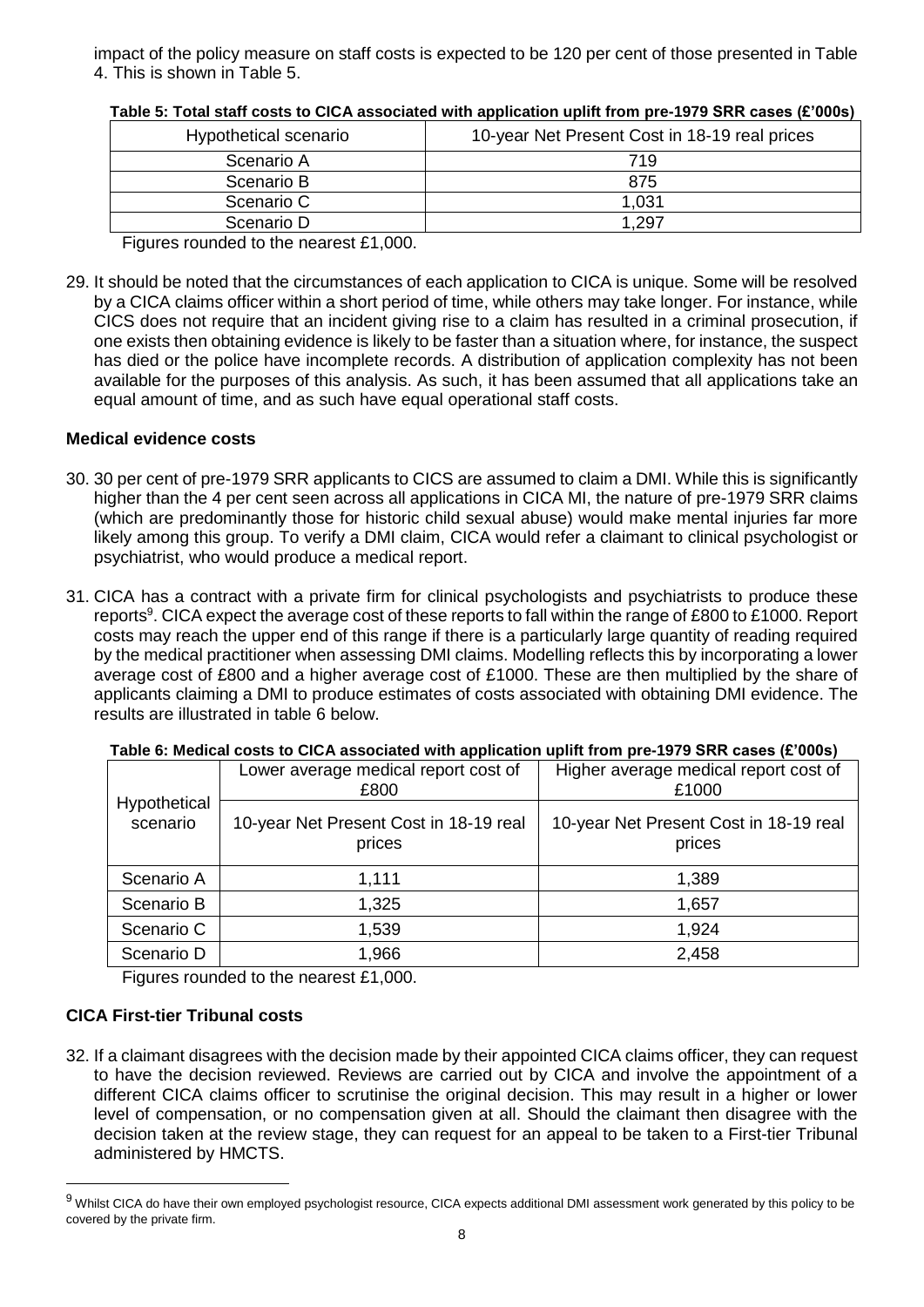- 33. 3.5 per cent of all pre-1979 SRR applications are assumed to reach the appeal stage. This reflects the average appeal rate across all applications to CICS. This is significantly above the average appeal rate for child sexual abuse claims (0.24 per cent<sup>10</sup>). However, it is likely that many pre-1979 SRR applicants will face difficulties in obtaining evidence of offences committed several decades ago. Accordingly, a higher rate of appeals is expected to result from a higher rate of claims being initially rejected due to a lack of evidence.
- 34. CICA estimate that the average uplift in compensation to applicants as a result of appealing is £7,000<sup>11</sup>. This average cost is then multiplied by 3.5 per cent of the volume of applications assumed under the respective scenarios to generate the cost estimates in Table 7.

| Hypothetical scenario | 10-year Net Present Cost in 18-19 real prices |
|-----------------------|-----------------------------------------------|
| Scenario A            |                                               |
| Scenario B            | 1.4                                           |
| Scenario C            | 1.6                                           |
| Scenario D            | 2.0                                           |

**Table 7: Appeal costs to CICA associated with application uplift from pre-1979 SRR cases (£m)**

Figures rounded to the nearest £100,000.

#### *HMCTS*

l

### **HMCTS First-tier Tribunal Costs**

- 35. HMCTS incur various costs when hosting Criminal Injuries Compensation First-tier Tribunals. Therefore, the removal of the pre-1979 SRR, which is expected to increase the number of CICS appeals heard at a Tribunal, is likely to generate additional costs for HMCTS. To estimate these, 3.5% of pre-1979 SRR applications are assumed to reach the appeal stage (as discussed in paragraph 33).
- 36. HMCTS unit costs are taken from a cost per sitting day estimate of £1,636<sup>12</sup> provided by HMCTS. This is then divided by 5, the average number of hours of hearings per sitting day, as advised by HMCTS, to produce a cost per hour (£327) of First-tier Tribunal hearing.
- 37. CICA estimates the average hearing length for a child sexual abuse (CSA) appeal to be 1 hour, though there may be considerable variance between cases, with some hearings lasting much longer. Modelling has attempted to capture this potential for lengthier hearings by employing a range of hearing lengths. The lower bound uses an average hearing length of 1 hour, while the upper bound uses an average hearing length of 3 hours.
- 38. These bounds are then multiplied by the expected volume of hearings under the respective hypothetical scenarios to produce estimated volumes of tribunal hours. These volumes are then multiplied by the £327 hourly unit cost to produce a low and high cost estimate for each of the hypothetical scenarios. The sums of these over 10 years are presented in Table 8 below.

 $10$  CICA MI shows that since 2013, of all the CSA cases resolved (13,974), 0.24 per cent (34) were resolved at the appeal stage.

<sup>&</sup>lt;sup>11</sup> There is considerable variance, however. Appeals can result in no additional compensation or a much larger uplift than £7,000.

<sup>&</sup>lt;sup>12</sup> This is the average cost of a sitting day within the Social Entitlement Chamber (SEC), of which the Criminal Injuries Compensation Tribunal is a part. HMCTS expects the average cost for CICS tribunal hearings to be close to those of the SEC average.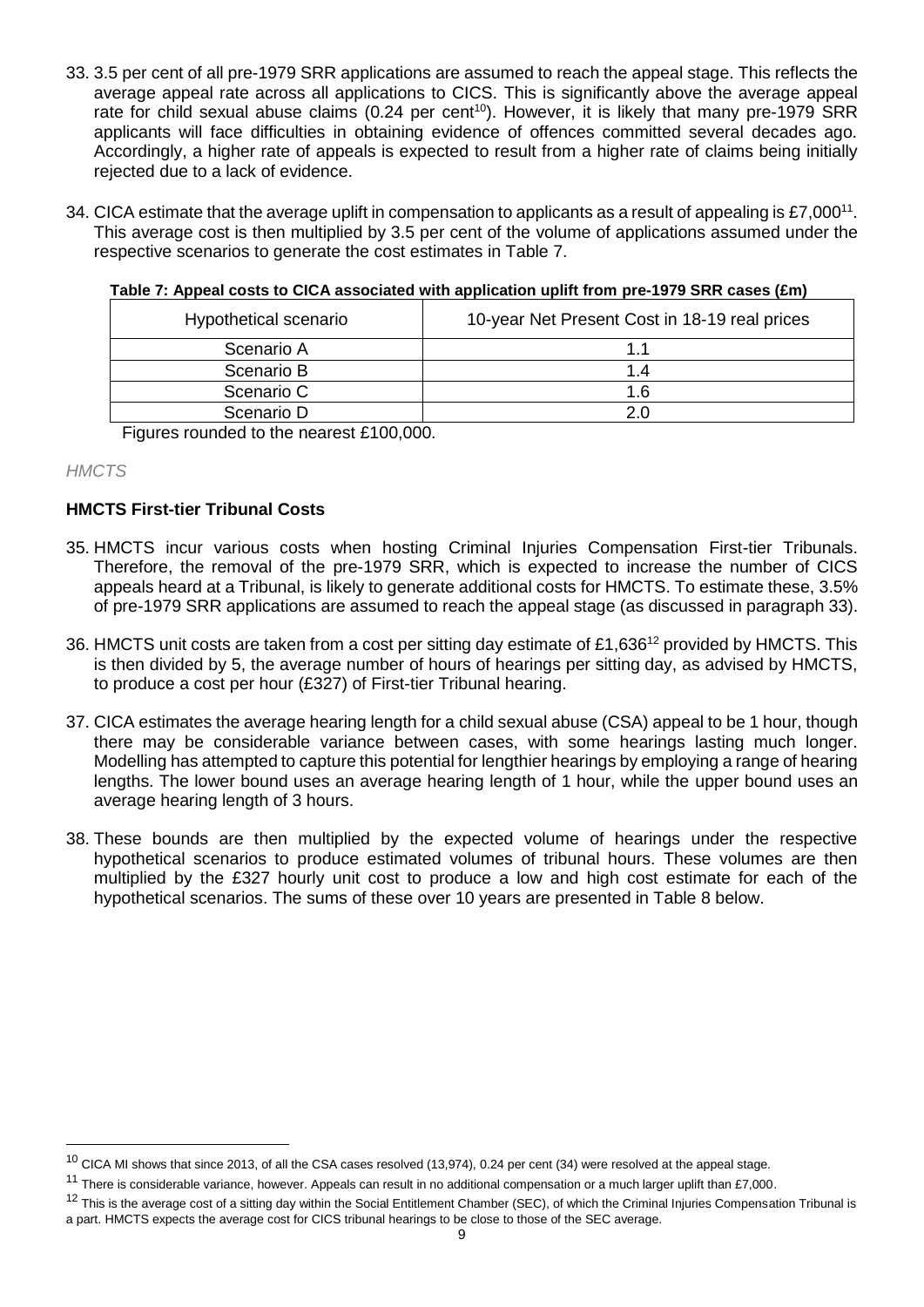### **Table 8: Costs to HMCTS associated with First-tier Tribunal uplift from pre-1979 SRR cases (£'000s)**

|                          | Lower average tribunal length (1 hour)           | Higher average tribunal length (3 hours)         |  |  |  |
|--------------------------|--------------------------------------------------|--------------------------------------------------|--|--|--|
| Hypothetical<br>scenario | 10-year Net Present Cost in 18-19 real<br>prices | 10-year Net Present Cost in 18-19 real<br>prices |  |  |  |
| Scenario A               | 53                                               | 159                                              |  |  |  |
| Scenario B               | 63                                               | 190                                              |  |  |  |
| Scenario C               | 73                                               | 220                                              |  |  |  |
| Scenario D               | 94                                               | 282                                              |  |  |  |

Figures rounded to the nearest £1,000.

#### *Applicants*

l

39. CICA requires CICS applicants to contribute towards the cost of their medical evidence bills, up to a maximum of £50. The costs to applicants have been modelled by multiplying the volumes of applicants requiring an assessment by a clinical psychologist or psychiatrist (30 per cent of all pre-1979 SRR applicants) by the £50 maximum applicant contribution. Applicant costs associated with assessment of other medical evidence has not been modelled for the purposes of this IA, as costs associated with other medical evidence assessment are not known. This means that the estimates presented in Table 9 may not capture all costs faced by applicants.

#### **Table 9: Costs to applicants of having medical evidence recorded and assessed (£'000s)**

| Hypothetical scenario | 10-year Net Present Cost in 18-19 real prices |
|-----------------------|-----------------------------------------------|
| Scenario A            | 69                                            |
| Scenario B            | 83                                            |
| Scenario C            | 96                                            |
| Scenario D            | 123                                           |

Figures rounded to the nearest £1,000.

### **Total Monetised Costs to all Agencies**

- 40. The estimated monetised costs to all agencies are combined<sup>13</sup> to generate "lower" and "higher" cost estimates for each of the scenarios A-D for option 1, which is illustrated in table 10.
- 41. For the lower cost estimates, an average compensation award of £16,500, medical report cost of £800 and First-tier Tribunal length of 1 hour are assumed. This provides lower boundaries for costs under each of the scenarios of pre-1979 SRR applicant volumes.
- 42. For the higher cost estimates, an average compensation award of £22,000, medical report cost of £1000 and First-tier Tribunal length of 3 hours are assumed. This provides upper boundaries for costs under each of the scenarios of pre-1979 SRR applicant volumes.

<sup>&</sup>lt;sup>13</sup> Costs to applicants of having medical evidence recorded and assessed are excluded, to avoid double counting medical evidence costs.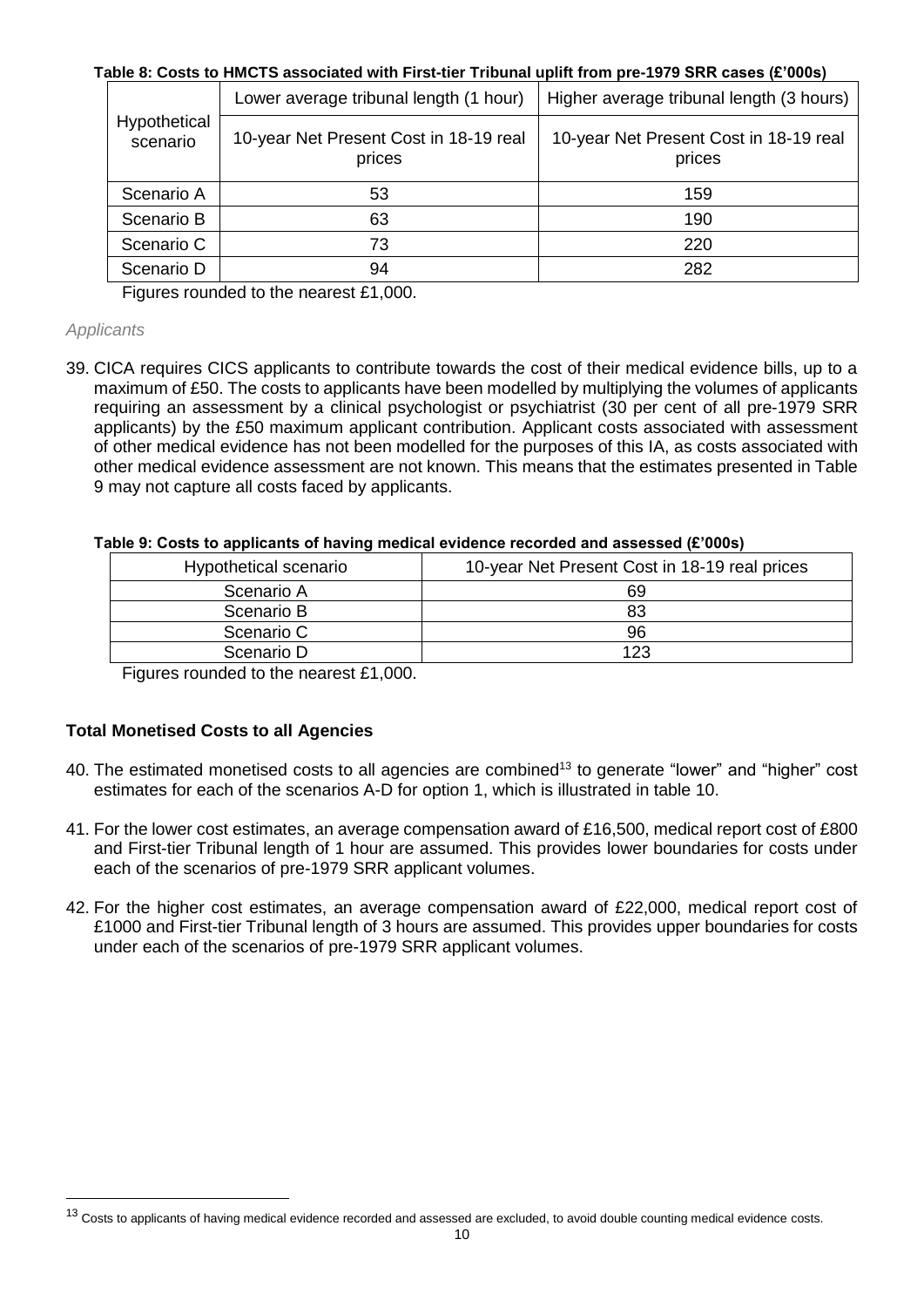| Table 10: Total monetised costs of the removal of the pre-1979 SRR to all agencies (£m) |                                         |                                         |  |  |  |
|-----------------------------------------------------------------------------------------|-----------------------------------------|-----------------------------------------|--|--|--|
|                                                                                         | Lower average compensation award of     | Higher average compensation award of    |  |  |  |
|                                                                                         | £16,500, average medical report cost of | £22,000, average medical report cost of |  |  |  |
|                                                                                         | £800, and average tribunal length 1     | £1000, and average tribunal length 3    |  |  |  |
| Hypothetical                                                                            | hour                                    | hours                                   |  |  |  |
| scenario                                                                                |                                         |                                         |  |  |  |
|                                                                                         | 10-year Net Present Cost in 18-19 real  | 10-year Net Present Cost in 18-19 real  |  |  |  |
|                                                                                         | prices                                  | prices                                  |  |  |  |
| Scenario A                                                                              | 56.5                                    | 74.7                                    |  |  |  |
|                                                                                         |                                         |                                         |  |  |  |
| Scenario B                                                                              | 67.4                                    | 89.1                                    |  |  |  |
| Scenario C                                                                              | 78.3                                    | 103.5                                   |  |  |  |
| Scenario D                                                                              | 100.0                                   | 132.2                                   |  |  |  |

Figures rounded to the nearest £100,000.

43. The 10-year net present cost of the removal of the pre-1979 SRR to all agencies is expected to be between £56.5m and £132.2m.

### *Non-Monetised Costs*

*Police*

- 44. CICS require that the crime giving rise to a criminal injury is reported to the police as soon as is reasonably practicable<sup>14</sup>. Removal of the pre-1979 SRR may result in new reports to police about historical offences that will need to be investigated. The volume of new cases could not be estimated, nor could the costs to police of investigating historical offences.
- 45. The police will have to respond to the higher volume of applications resulting from the revocation of the pre-1979 SRR as a result of the following:
	- CICA have a longstanding arrangement with the police to obtain information relating to claims for criminal injuries compensation.
	- The CICA application form completed by all applicants provides information about the circumstances of the crime. This information is provided to the police so that they can identify the crime and provide CICA with relevant information.
	- Where available, the police provide information relating to the incident, its investigation and disposal. They also provide the applicant's witness statement and information about any unspent criminal convictions belonging to the applicant<sup>15</sup>.
	- CICA would usually expect the police to respond within 30 days.
	- Although CICA do not have statistics, they advise that in a high proportion of CSA cases (compared to non-CSA cases) a follow-up request for further information is required from the police for more information to confirm whether a crime of violence has taken place.
	- Given that the pre-1979 SRR cases are historical, police may either very quickly indicate that they have records, or they may have to search and retrieve information from archived records (if still in existence).

#### *General Practitioners*

l

46. Both applicants and CICA interact with individual doctor surgeries and hospitals in relation to applicants' injuries. For injuries that are difficult to immediately verify using photographic evidence, an applicant would normally need to ask their GP to complete a bespoke medical report to support their claim. As such, the revocation of the pre-1979 SRR may impose some time costs on GPs.

<sup>&</sup>lt;sup>14</sup> [https://assets.publishing.service.gov.uk/government/uploads/system/uploads/attachment\\_data/file/243480/9780108512117.pdf.](https://assets.publishing.service.gov.uk/government/uploads/system/uploads/attachment_data/file/243480/9780108512117.pdf) Note that CICS does not require that the incident giving rise to the claim has resulted in a criminal prosecution (decisions are made on the balance of probabilities rather than beyond reasonable doubt).

<sup>&</sup>lt;sup>15</sup> Information provided by the police to CICA is the most important means of ensuring that the applicant satisfies the eligibility criteria regarding: Whether a crime of violence has been committed; Whether the applicant has reported the crime to the police; Whether the applicant has co-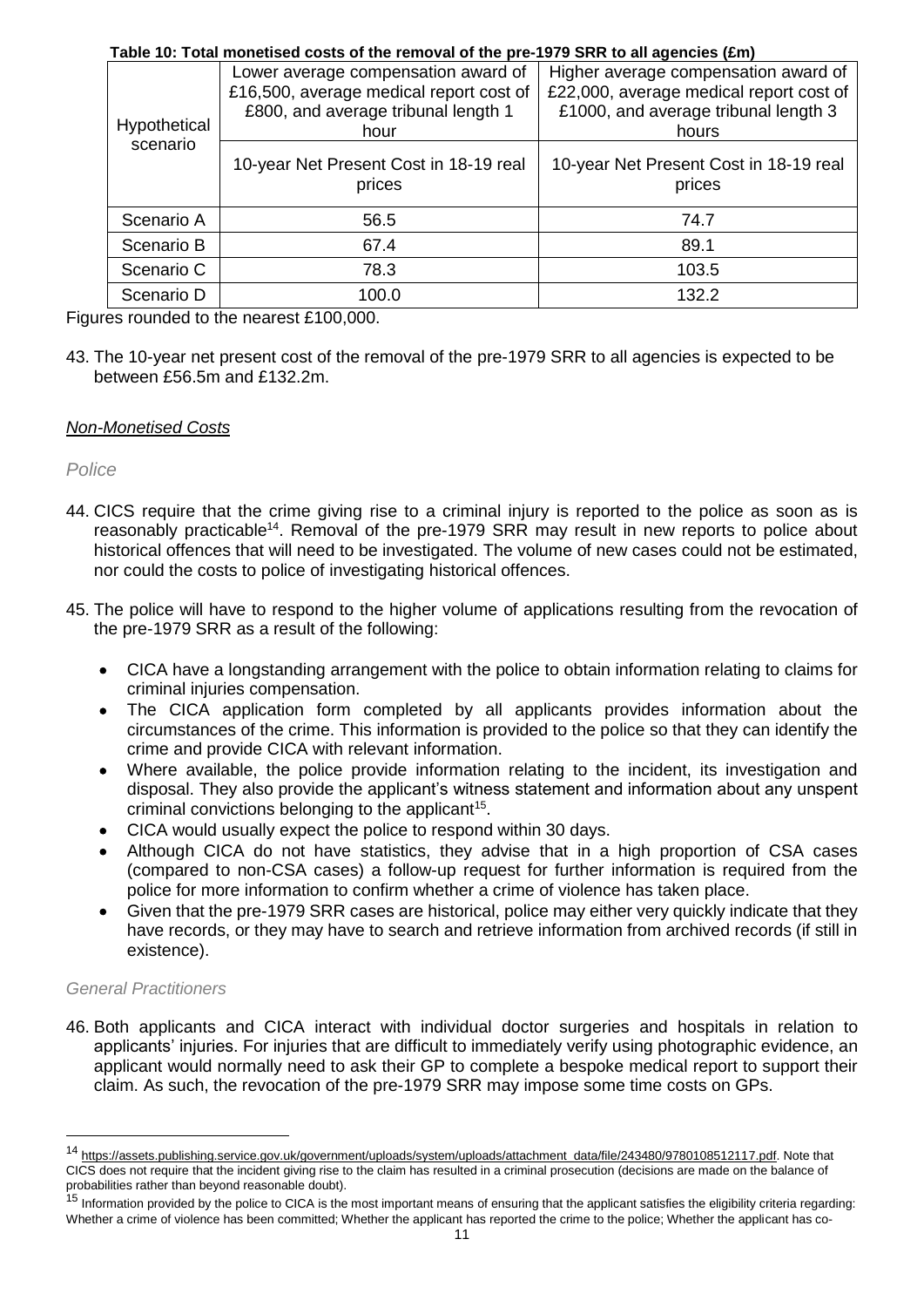### *Applicants*

- 47. Paragraphs 91 and 92 of the 2012 Criminal Injuries Compensation Scheme<sup>16</sup> outline what is required of any applicant who applies for compensation. For example, this includes:
	- Making their application on the form provided by CICA;
	- Assisting the claims officer, as far as reasonably practicable in relation to their application;
	- Providing the claims officer with any change in their address as soon as reasonably practicable.
	- Providing information in connection with their application (e.g. medical evidence).

48. In completing an application to CICA, claimants face several considerable but non-monetisable costs:

- A claimant may incur an emotional cost when recalling and describing their case to a claims officer and when supplying evidence of their injury.
- While CICA state that making an application should take 20 minutes<sup>17</sup>, this does not account for the time taken by a claimant to gather the required evidence, which may be considerable depending on the complexity of their injury. For example, if police information is unavailable, it is also open to the applicant to provide any other corroborating information that may assist the deliberation of their application. This could be where they have contemporaneously confided their abuse with a relevant health professional or social worker $^{18}$ .
- Claimants who have only recently reported the criminal incident to the police are likely to face time costs associated with supporting a police investigation.

#### *Other Entities*

 $\overline{a}$ 

- 49. There are several other bodies that may face some new costs due to the revocation of the pre-1979 SRR, although these are all considered to be minimal.
- 50. CICA will not pay the costs of an applicant to use a lawyer, claims management company or any other paid representative. Instead, CICA suggest applicants contact charities (or their trade union should they be a member of one) for advice. This may impose a small time cost on charities and trade unions.
- 51. If a claimant seeks to claim a loss of earnings due to their injury, they must provide some form of proof they were in work such as pay slips or a P60 for the period immediately before they were injured, unless they had a valid reason for not being in employment at that time. This would ordinarily impose some verification costs on HMRC. While the majority of pre-1979 SRR applicants would probably not have been in employment at the time of their injury (due to being below the age of 16), CICA may still provide loss of earnings compensation as being under age would be a valid reason for not being in employment. To claim for loss of earnings in these cases, applicants would have to prove that while their injury did not result in immediate losses of income due to not then being in employment, their injury resulted in lost earnings over the course of their adult life. Therefore, few pre-1979 SRR applicants are expected to claim for this due to the difficulty of proving such a claim. Accordingly, additional costs imposed on HMRC are expected to be minimal.
- 52. Finally, if a claimant does not have a sufficient level of income to cover the maximum £50 medical evidence fee, they are able to claim medical evidence costs back from CICA. This will require proof of low income<sup>19</sup>, which would need to be verified by the Department for Work and Pensions (DWP). Verification will impose some time costs for DWP staff, but these are expected to be minimal as only a fraction of pre-1979 SRR applicants are expected to qualify for low income status.

<sup>16</sup> [https://assets.publishing.service.gov.uk/government/uploads/system/uploads/attachment\\_data/file/243480/9780108512117.pdf](https://assets.publishing.service.gov.uk/government/uploads/system/uploads/attachment_data/file/243480/9780108512117.pdf)

<sup>17</sup> <https://www.gov.uk/guidance/criminal-injuries-compensation-a-guide>

 $18$  Claimants may also have to gather: medical evidence from their General Practitioner; evidence proving eligible residency or nationality; evidence that they have attempted to claim compensation via alternative routes (e.g. via an employer insurance scheme); evidence of current or historical earnings if applying for loss of earnings.

<sup>&</sup>lt;sup>19</sup> For instance: receiving Job Seeker's Allowance; receiving certain tax credits; earning less than the minimum amount required for statutory sick pay.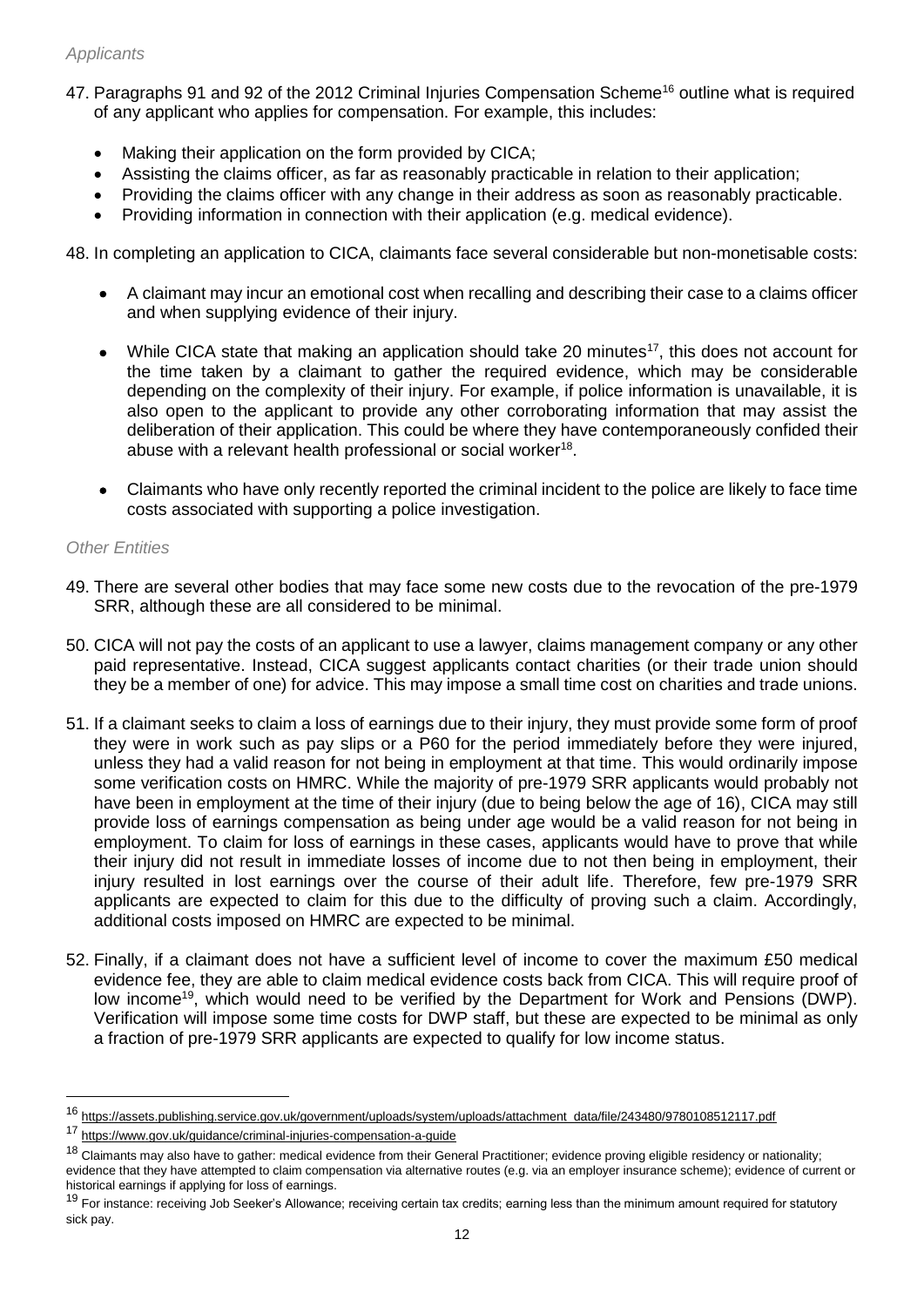### **Benefits of all Scenarios**

#### Monetised Benefits

#### *Successful Applicants*

53. Successful applicants will benefit from the from the removal of the pre-1979 SRR. Given the uncertainty around the number of successful claims and the size of the average award, the potential benefits for hypothetical scenarios A to D are illustrated in Table 11. These include CICS compensation payments to applicants, minus costs to applicants associated with obtaining medical evidence.

| Table 11: Monetised Net Benefits to Successful Applicants (£m) |  |  |  |
|----------------------------------------------------------------|--|--|--|
|                                                                |  |  |  |

|                          | Lower average compensation award of<br>£16,500      | Higher average compensation award of<br>£22,000     |  |  |  |
|--------------------------|-----------------------------------------------------|-----------------------------------------------------|--|--|--|
| Hypothetical<br>scenario | 10-year Net Present Benefit in 18-19<br>real prices | 10-year Net Present Benefit in 18-19<br>real prices |  |  |  |
| Scenario A               | 53.4                                                | 71.3                                                |  |  |  |
| Scenario B               | 63.7                                                | 85.0                                                |  |  |  |
| Scenario C               | 74.0                                                | 98.7                                                |  |  |  |
| Scenario D               | 94.5                                                | 126.1                                               |  |  |  |

Figures rounded to the nearest £100,000.

#### *Clinical Psychologists and Psychiatrists*

54. Clinical psychologists and psychiatrists used by CICA will benefit from the removal of the pre-1979 SRR. They will gain revenue when providing medical reports for the 30 per cent of applicants applying under a DMI. Table 12 presents the total benefits that will accrue psychologists and psychiatrists under the various scenarios.

#### **Table 12: Monetised Benefits to Clinical Psychologists and Psychiatrists (£'000)**

| Hypothetical<br>scenario | Lower average payment of £800                       | Higher average payment of £1,000                    |  |  |
|--------------------------|-----------------------------------------------------|-----------------------------------------------------|--|--|
|                          | 10-year Net Present Benefit in 18-19<br>real prices | 10-year Net Present Benefit in 18-19<br>real prices |  |  |
| Scenario A               | 1,111                                               | 1,389                                               |  |  |
| Scenario B               | 1,325                                               | 1,657                                               |  |  |
| Scenario C               | 1,539                                               | 1,924                                               |  |  |
| Scenario D               | 1,966                                               | 2,458                                               |  |  |

Figures rounded to the nearest £1,000

#### Non-Monetised Benefits

#### *Successful Applicants*

55. Successful applicants will potentially experience emotional benefits through recognition of the injuries they suffered.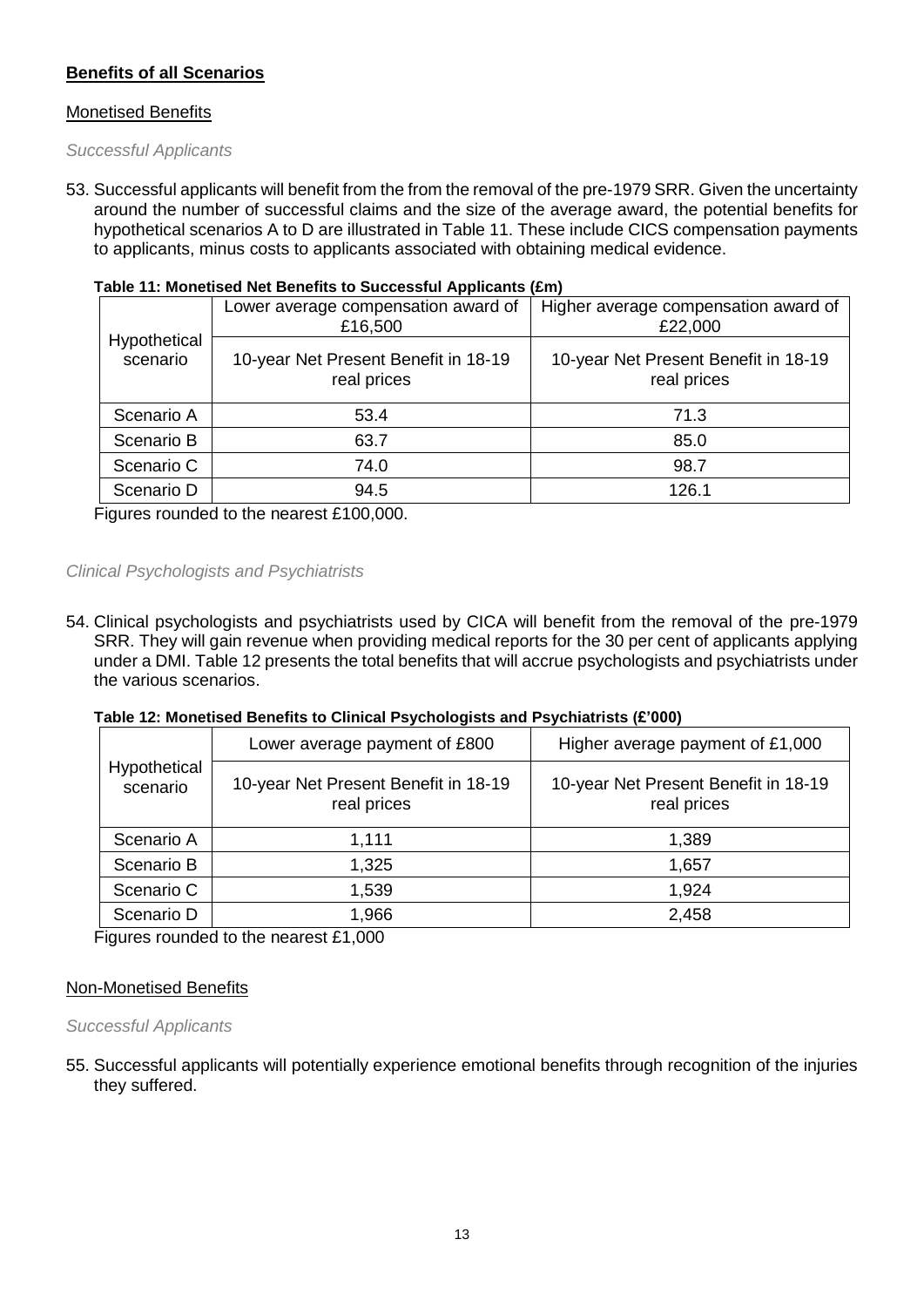## **Summary of Costs and Benefits of Option 1**

|                                                                     | <b>Scenario A</b> |               | <b>Scenario B</b> |                    | <b>Scenario C</b> |                    | <b>Scenario D</b> |                    |
|---------------------------------------------------------------------|-------------------|---------------|-------------------|--------------------|-------------------|--------------------|-------------------|--------------------|
|                                                                     | Lower bound       | Upper bound   | Lower Bound       | <b>Upper Bound</b> | Lower Bound       | <b>Upper Bound</b> | Lower Bound       | <b>Upper Bound</b> |
| 10-year NPC<br>to CICA,<br>HMCTS and<br>applicants                  | £56,500,000       | £74,700,000   | £67,400,000       | £89,100,000        | £78,300,000       | £103,500,000       | £100,000,000      | £132,200,000       |
| 10-year NPB<br>to successful<br>applicants                          | £53,400,000       | £71,300,000   | £63,700,000       | £85,000,000        | £74,000,000       | £98,700,000        | £94,500,000       | £126,100,000       |
| 10-year NPB<br>to clinical<br>psychologists<br>and<br>psychiatrists | £1,100,000        | £1,400,000    | £1,300,000        | £1,700,000         | £1,500,000        | £1,900,000         | £2,000,000        | £2,500,000         |
| 10-year NPV                                                         | $-E2,000,000$     | $-E2,000,000$ | $-E2,400,000$     | $-E2,400,000$      | $-E2,800,000$     | $-E2,900,000$      | $-E3,500,000$     | $-E3,600,000$      |

Figures rounded to the nearest £100,000.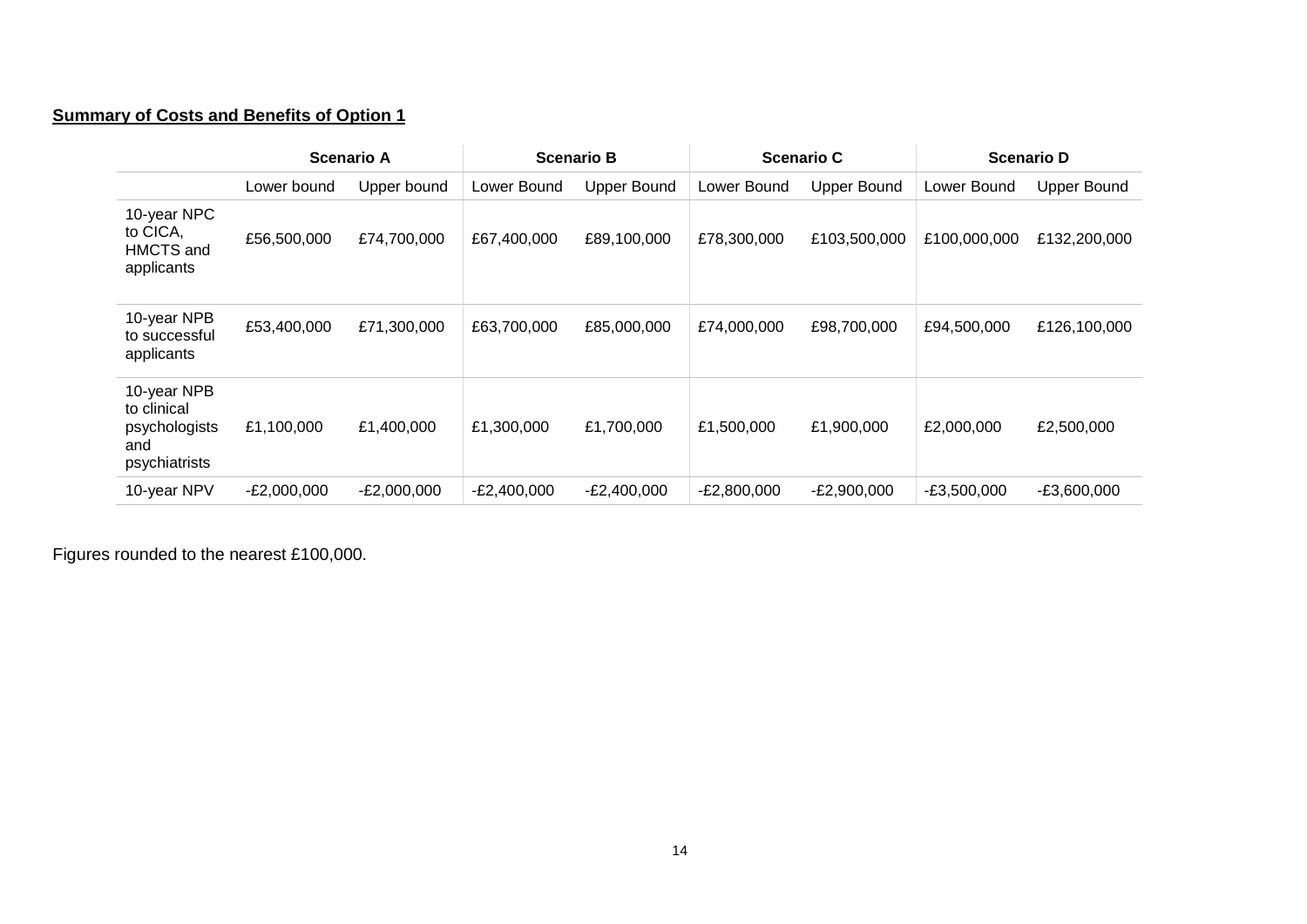## **F. Data, Assumptions, Risks and Sensitivities**

### **Data**

#### *Primary data and admin costs*

- 56. The primary data that has informed this IA is CICA Monitoring Information.
- 57. Historical data outlining the number of refusals under the pre-1979 SRR during the periods: 1964- 1987, 1,254 refusals, or 55 per year; 1996-2013, 1,861 refusals, or 109 per year; 2013-2018, 351 refusals, or 70 per year. This is a total of 3466 refusals over the 45 years for which data is available, which averages 77 refusals per year. If a similar annual rate is assumed for the period 1987 to 1996 (for which no data exist), then approximately 4,000 refusals are estimated under the pre-1979 SRR since 1964.
- 58. Data from CICA indicates there are currently 213 live cases which would potentially be refused under the pre-1979 SRR.
- 59. CICA MI showed that of the 351 pre-1979 SRR cases refused over the past five financial years, the majority (94 per cent) were for sexual assault against a child.
- 60. CICA MI showed that of applications that were received after 1 April 2015 and resolved (finally determined by CICA or following an appeal) as at 14 January 2018:
	- 8,378 (70 per cent) of the sexual assault claims were successful, and
	- 8,013 (67 per cent) of the sexual assault claims related to a minor aged under 16 years, and 72 per cent were successful.
- 61. CICA MI showed that of applications that were received after 1 April 2015 and resolved (finally determined by CICA or following an appeal) as at 14 January 2018:
	- The average award for injuries relating to sexual offences against a minor aged under 16 was approximately £11,500. However, most pre-1979 SRR cases are expected to involve multiple incidents of abuse over an extended period of time. CICA suggest £16,500 as a more reasonable lower bound. This is the tariff payment for repeated non-consensual penile penetration over a time period of up to 3 years.
	- In contrast, CICA's tariff banding for the most serious sexual offences against a child (below the age of 18) that is not linked to a mental injury is £22,000. This figure has been used for the upper bound of the hypothetical scenarios.
- 62. Separate data from HMCTS indicate that the average cost of a sitting day within the Social Entitlement Chamber (in which the Criminal Injuries Compensation Tribunal sits) is £1,636. HMCTS also estimate the average sitting day length is approximately 5 hours.

#### **Key assumptions**

- 63. For the purposes of this IA, the following assumptions have been made:
	- All previous applicants refused under the pre-1979 SRR (approximately 4,000) will reapply for compensation.
	- 70 per cent of the 4000 reapplications will be successful, which reflects the proportion of all sexual offence cases that were successful over the past three years (and is rounded down from the 72 per cent of sexual offence cases against a minor that were successful over the past three years).
	- The minimum number of 'new' successful applications (i.e. those who have not applied previously) will be 70 per annum over 10 years, which is in line with the average number of annual refusals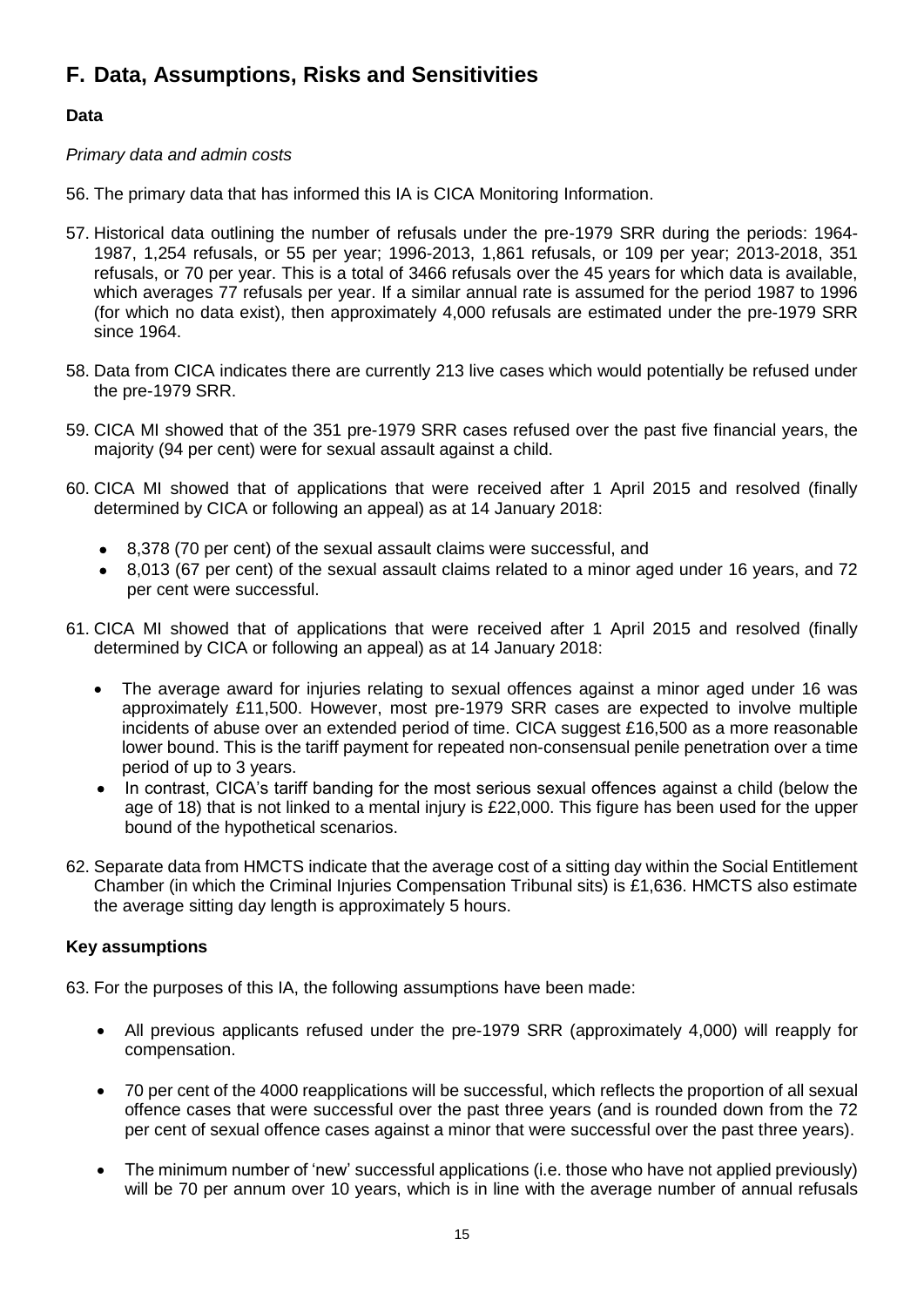over the past five financial years. The upper bound scenario assumes there will be 350 successful 'new' applications per year over 10 years.

- The profile of applications in the scenarios is 40 per cent in the first year, 20 per cent in the second year, and then 5 per cent thereafter.
- Average awards for successful applications are assumed to be £16,500 in the lower bound, and £22,000 in the upper bound.
- CICA are expected to seek expert medical opinion on DMI claims in 30 per cent of applications, at a cost of between £800-£1000 per case.
- Costs incurred by the Legal Aid Agency as a result of appeals are expected to be negligible, as CICS claimants are not eligible for legal aid at First-tier Tribunals<sup>19</sup>.
- 20 per cent of pre-1979 SRR applicants will request for their claims decision to be reviewed by a different CICA claims officer. 3.5 per cent of pre-1979 SRR applicants will appeal their claim at a First-tier Tribunal. (It should be noted that the appeal rate is expected to be above the CICS appeal rate of 0.24 per cent for CSA. This is because historic cases may be harder to evidence and therefore more contestable than recent ones, and therefore more often result in appeals.)
- This is due to the expected difficulties of obtaining historical evidence associated with pre-1979 SRR cases.
- The average uplift in compensation awarded to a claimant following a review will be £7,000.

### **Risks and Sensitivity Analysis**

l

- 64. All the costs considered in this IA are directly related to the volume of claims investigated and/or the volume of claims that are successful. There is a great deal of uncertainty about both of these volumes, and the potential size of the population of individuals who are now eligible to apply for compensation. Increases or decreases in the volumes of (successful) applications will have concomitant impacts on the associated costs.
- 65. The IA assumes that 60 per cent of pre-1979 SRR applications will be made over the first two years, and then assumes a steady-state (5 per cent of applications per year) from year three onwards. However, the actual profile may be different. If pre-1979 SRR applications are distributed more evenly across the ten-year period, overall net present costs will be lower as the impact of discounting would be more pronounced.
- 66. The success rate of 70 per cent may be lower given the fact it may be harder to evidence historical offences, which would reduce the amount paid out by CICA in successful awards. However, it could potentially be higher, which would increase the amount paid out.
- 67. The average award may be higher than the upper bound in the scenarios presented. This would lead to an increase in the amount paid out by CICA.
- 68. The additional CICA staff required to manage and investigate the claims may be greater than that presented in the scenarios above.
- 69. It is not possible to monetise the cost to the police of investigating the additional claims.
- 70. This IA does not consider the potential cost implications of legal challenge from applicants previously refused (or deterred to apply by the pre-1979 SRR) under the 2008 scheme (or earlier iterations) who wish to have their award considered in line with 2008 (or earlier) tariffs.

<sup>&</sup>lt;sup>19</sup> Other than victims of modern slavery or human trafficking, which CICA do not anticipate making up a meaningful share of SRR applicants. A condition for the SRR to apply is that the victim and assailant were living together as members of the same family, which is unlikely to be relevant to human trafficking victims and most modern slavery victims.